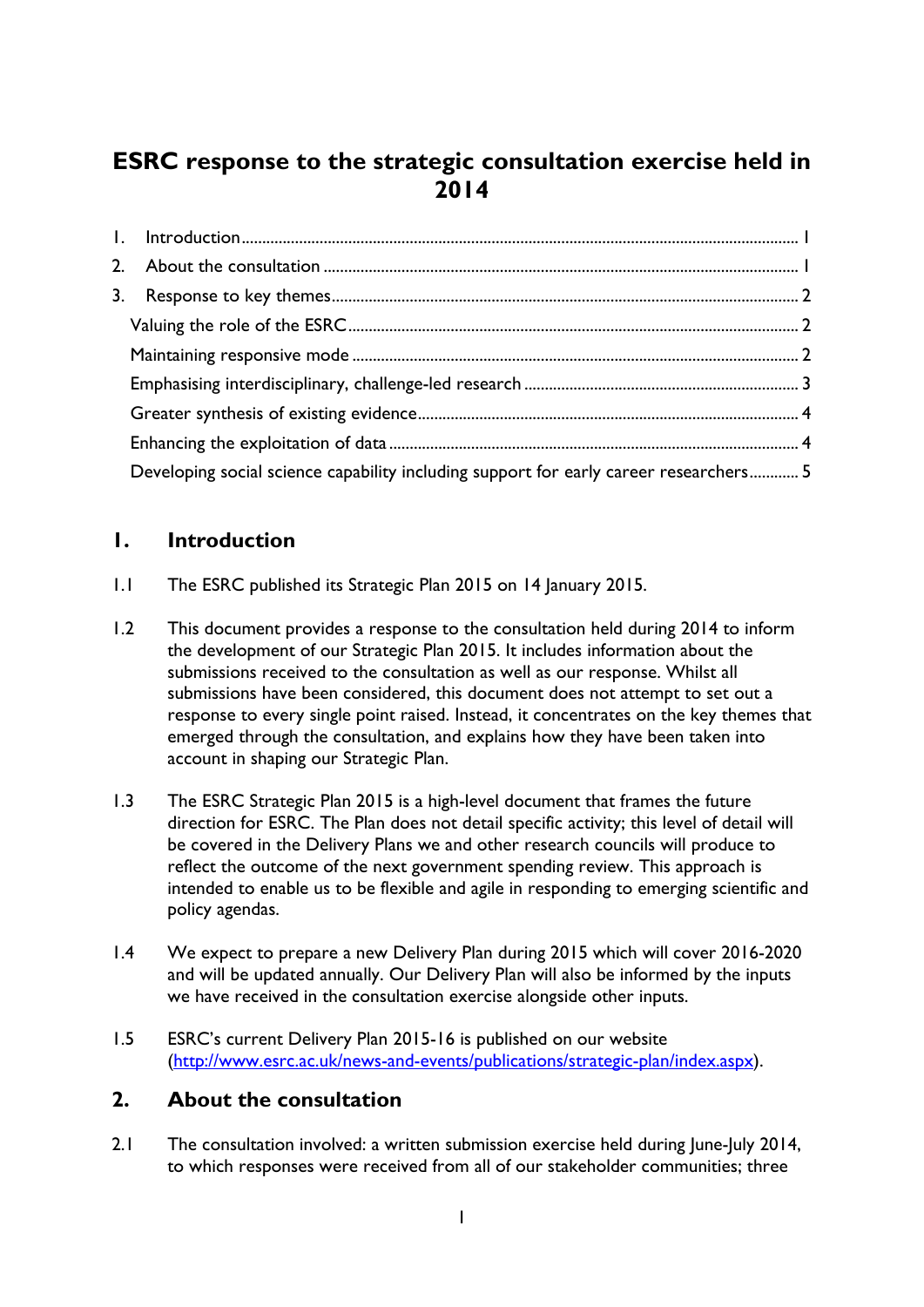workshops with non-academic stakeholders held in October-November 2014; as well as various standing meetings held during the year including one with directors of large ESRC investments and another with learned societies.

- 2.2 In total, 151 responses were received to the written consultation 92 representing the views of organisations and 59 from individuals. The majority of written submissions were from academic stakeholders (136), with a smaller number received from non-academic organisations (15). To supplement the input from non-academic stakeholders we held three lunchtime events that were attended by a further 39 individuals representing business, public sector and civil society organisations.
- 2.3 The ESRC is grateful to all respondents for taking the time to provide input during this period. The evidence we collected has been extremely valuable in shaping thinking on our future direction.

# <span id="page-1-0"></span>**3. Response to key themes**

3.1 The key themes that emerged in the consultation are set out below. They are in no particular priority order as they represent the views of different stakeholder groups.

# <span id="page-1-1"></span>**Valuing the role of the ESRC**

3.2 Prominent across all responses was the perceived value of ESRC as a funder of independent, excellent social science including the underpinning data resources and capability that are essential to excellent social science. In addition, the responses indicated that our stakeholders also value the more nuanced aspects of our role including as: a champion for social science; a bridge between academic and nonacademic stakeholders; and as a convener bringing researchers, institutions and funders together in networks and collaboration.

## <span id="page-1-2"></span>**Maintaining responsive mode**

- 3.3 Maintaining, and for some increasing, responsive mode funding was the most common theme in responses from academic respondents. In summary, comments referred to the need to protect routes for curiosity-led ideas and innovative and ambitious research. Responsive mode is seen by many as essential to enabling ESRC to support a broad research portfolio.
- 3.4 Some academic respondents also commented that ESRC should offer more small grants, and the most common suggestion for what this might look like was a scheme specifically for early career researchers. Other suggested purposes for small grants included funding pilot studies, or to accelerate research findings by funding activity on shorter time-scales.

## **Our response**

3.5 We are committed to funding excellent social science via the opportunities we offer as is stated in our Strategic Plan 2015. We recognise the importance of ensuring our portfolio includes curiosity-driven as well as more applied research, accepting that these are not mutually exclusive categories. As such we intend to maintain a balance between opportunities that support researcher-led ideas, as well as retaining the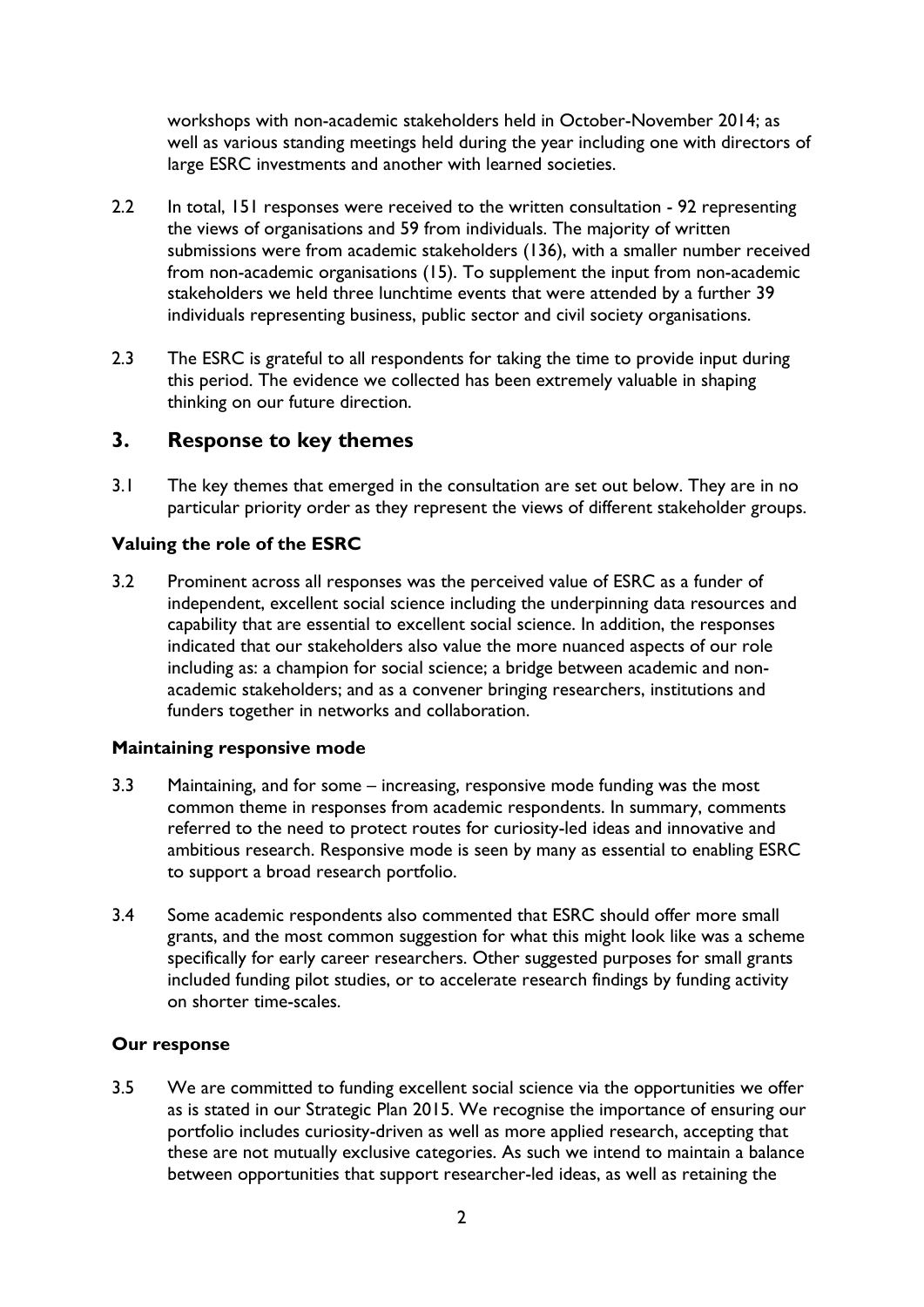agility to support challenge-orientated research. Our Strategic Plan 2015 also sets out our intention to encourage ambitious and innovative social science across all of our funding schemes, building upon the lessons learned from our Transformative Research scheme. We will also work with our peer review college, grant assessment panels, and the social science community more broadly to communicate this message and ensure our appetite for risk is clear to reviewers.

- 3.6 We are aware that ESRC responsive mode faces a major challenge and success rates for high scoring applications are not where we would wish them to be. This decline is due to a number of factors including an increase in standard grant application volume over the past two years, and an increase in average application costs (up by 42 per cent since 2008/09). We intend to look again at the thresholds in our standard grants scheme, and more generally to ensure our funding opportunities are straightforward for researchers applying. That said, we are committed to our policy of funding longer, larger awards for social science, and do not therefore intend to reintroduce small grants or reduce the current lower threshold for standard grants. It is perhaps worth noting here that our decision to discontinue the previous small grants scheme was made on the basis of an independent evaluation which found no evidence that small grants were predominantly being used as a funding route by early career researchers. The decision was also based on the availability of other sources for small amounts of research funding, and our need to prioritise those funding schemes were we can add most value. Our response on support for early career researchers is covered under 'Developing social science capability' below.
- 3.7 An ultimate aim, which we set out in our Strategic Plan, is to secure adequate resources to bring our success rate in line with that of the other research councils for applications judged to be of equivalent quality. Our ability to achieve this however will be determined by the outcome of the next spending review and our budget beyond 2015/16.

## <span id="page-2-0"></span>**Emphasising interdisciplinary, challenge-led research**

3.8 A call for more interdisciplinary challenge-led research came through responses from all stakeholder groups and was the dominant theme in non-academic responses. This included strong support for greater collaboration working within and across the research councils – both in responsive mode and in specific challenge areas. It also included facilitating productive problem-focused collaboration, both in the UK and internationally, across sectors as well as across disciplines.

# **Our response**

- 3.9 The research councils work collectively to ensure that interdisciplinary research is supported through all funding routes, and there is a clear process in place for responsive mode applications that cross the boundaries of one or more council. That said, there is always room for improvement, and we accept that occasionally the system may not work optimally. Where this is felt to be the case we would ask that the detail of such examples be referred to us.
- 3.10 The ESRC has long been a champion of interdisciplinary research, recognising that social science is fundamental to many, if not all, challenges facing society. This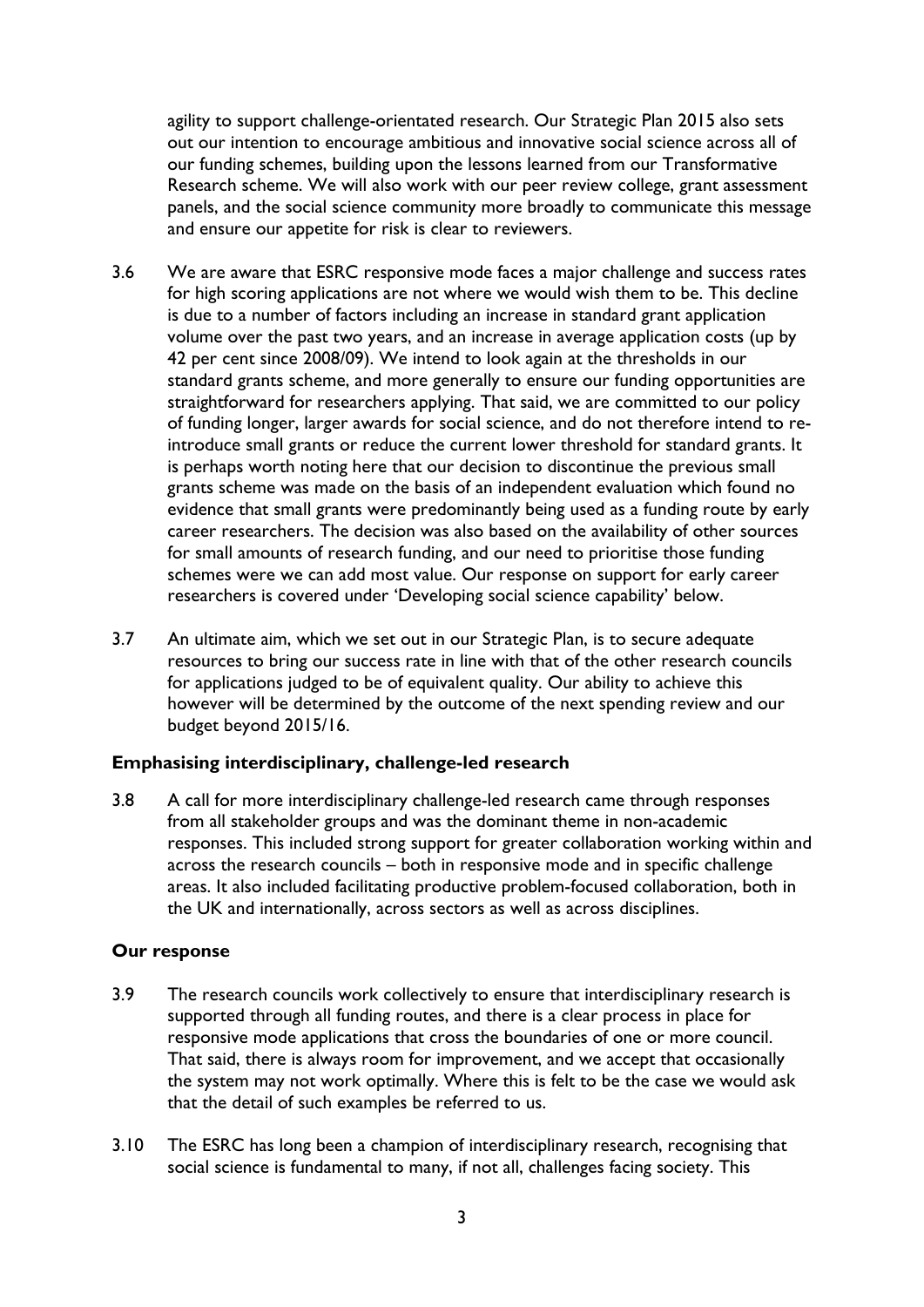includes interdisciplinary work within the social sciences, for example that supported by the longitudinal studies we fund such as Understanding Society. We also play a central role in a number of cross-Council collaborations, and participate in programmes of activity with Innovate UK and a range of other partners in the UK and internationally.

3.11 As is set out in our Strategic Plan, we intend to continue to work in partnership across a number of areas both to identify as well as to deliver social science in priority areas. We are currently liaising with colleagues across the research councils and in Innovate UK to develop a number of new challenge areas that will form a key part of Research Council delivery plan bids in the comprehensive spending review later this year. We are also collaborating with a range of partners internationally, including as part of the delivery of the Newton Fund. In the coming year we also intend to explore new approaches to ensuring the needs of non-academic stakeholders are informing our work on an on-going basis.

# <span id="page-3-0"></span>**Greater synthesis of existing evidence**

3.12 A number of the responses, including the majority of non-academic responses, called for more high quality research synthesis and translational work; to evaluate and package research evidence in ways that make it accessible and useful to policymakers and practitioners. Many of the comments made in this area mention the need to build capability amongst researchers in summarising and communicating research findings

# **Our response**

- 3.13 The ESRC has placed emphasis on research evidence in recent years. This includes the key role we have played in the What Works initiative designed to inform decision making in public services. It also includes more agile models of working to promote independent research evidence in public dialogue and decision making in policy and practice such as the Future of the UK and Scotland initiative. We have extended this approach further in recent initiatives such as UK in a Changing Europe and Urban Transformations.
- 3.14 Our Strategic Plan highlights research synthesis as a type of activity we will continue to support and promote, including building capability in this area. We will continue to champion the core aim of the What Works initiative, mobilising knowledge for frontline policymakers, practitioners and service commissioners, while supporting co-production and emerging innovative approaches to effective knowledge mobilisation.

## <span id="page-3-1"></span>**Enhancing the exploitation of data**

3.15 The responses to the consultation included widespread support for the value-added role ESRC plays in supporting a robust data infrastructure for social science including the development of world-leading longitudinal studies. Respondents also commented positively on ESRC securing additional capital funding in recent years to further develop this infrastructure. For example a number of non-academic respondents referenced ESRC's important role as an independent third party enabling access and exploitation of data that would otherwise remain untapped for research.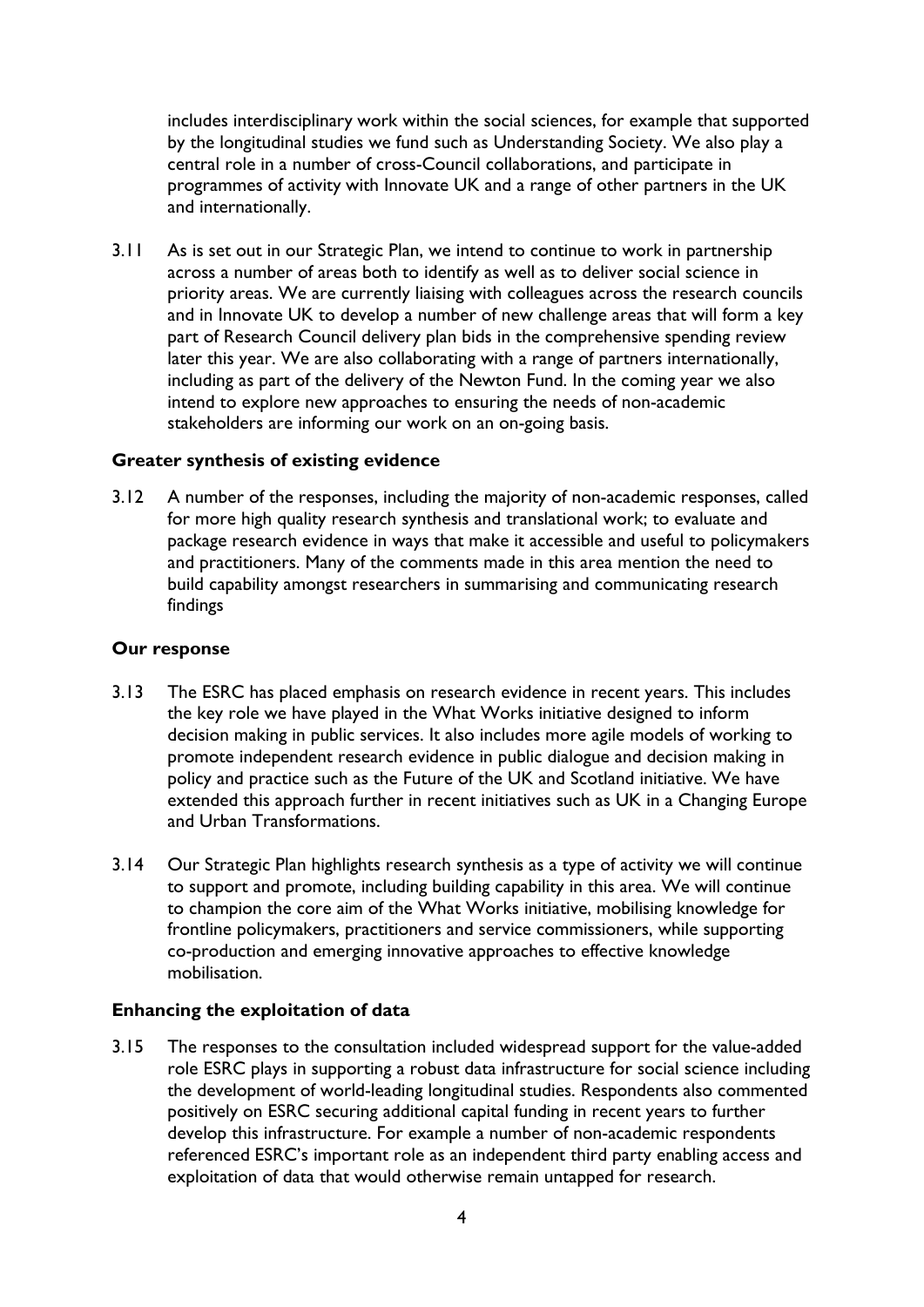3.16 The responses across all stakeholder groups suggested that further opportunities and guidance are needed to promote broader access to, and exploitation of the data. Responses also called for a continued focus on building the analytical capacity required to make best use of the data.

# **Our response**

- 3.17 The ESRC has long taken a clear lead in establishing a robust data infrastructure for social science, and we aim to continue to do so by developing key resource investments and providing the tools and resources to enable their exploitation.
- 3.18 We are pleased to have been able to extend the ESRC data infrastructure in a number of important ways in recent years. This has included developing and extending our portfolio of longitudinal studies and introducing the Big Data Network, thereby expanding access to administrative and business sources of data for research whilst protecting the anonymity of individuals.
- 3.19 We have also consolidated and developed the central support for researchers accessing ESRC data investments - including UK Data Service and CLOSER – in order to maximise its use. In addition, we have sought to ensure appropriate governance is in place to guide and advice on the development and sustainability of the data infrastructure.
- 3.20 From here we intend to sustain this investment whilst also supporting its full exploitation, building upon opportunities such as the Secondary Data Analysis Initiative. For this reason, maximising the data infrastructure is a central aim in our Strategic Plan. This includes a continued commitment to developing the research capabilities required to lead these investments as well as those needed to fully exploit the breadth of data available, including unstructured textual data. It also includes working with the other Research Councils and Innovate UK to ensure that the UK social science infrastructure is seen as part of a broader UK data environment that underpins research across all areas of the science base.

# <span id="page-4-0"></span>**Developing social science capability including support for early career researchers**

- 3.21 There was considerable support amongst academic responses for the role ESRC plays in building capability; most specifically postgraduate funding and support for early career researchers. This includes support for ESRC's shift to a Doctoral Training Network and a wish to see the network establish itself further. There was also encouragement to build capability to meet the future needs of social science whether that is research leadership; analytical capacity; and/or emerging areas of science.
- 3.22 Support for early career researchers, particularly those at the transition from PhD to postdoctoral researcher/academic, was a further dominant theme in the responses from academic organisations and individuals.